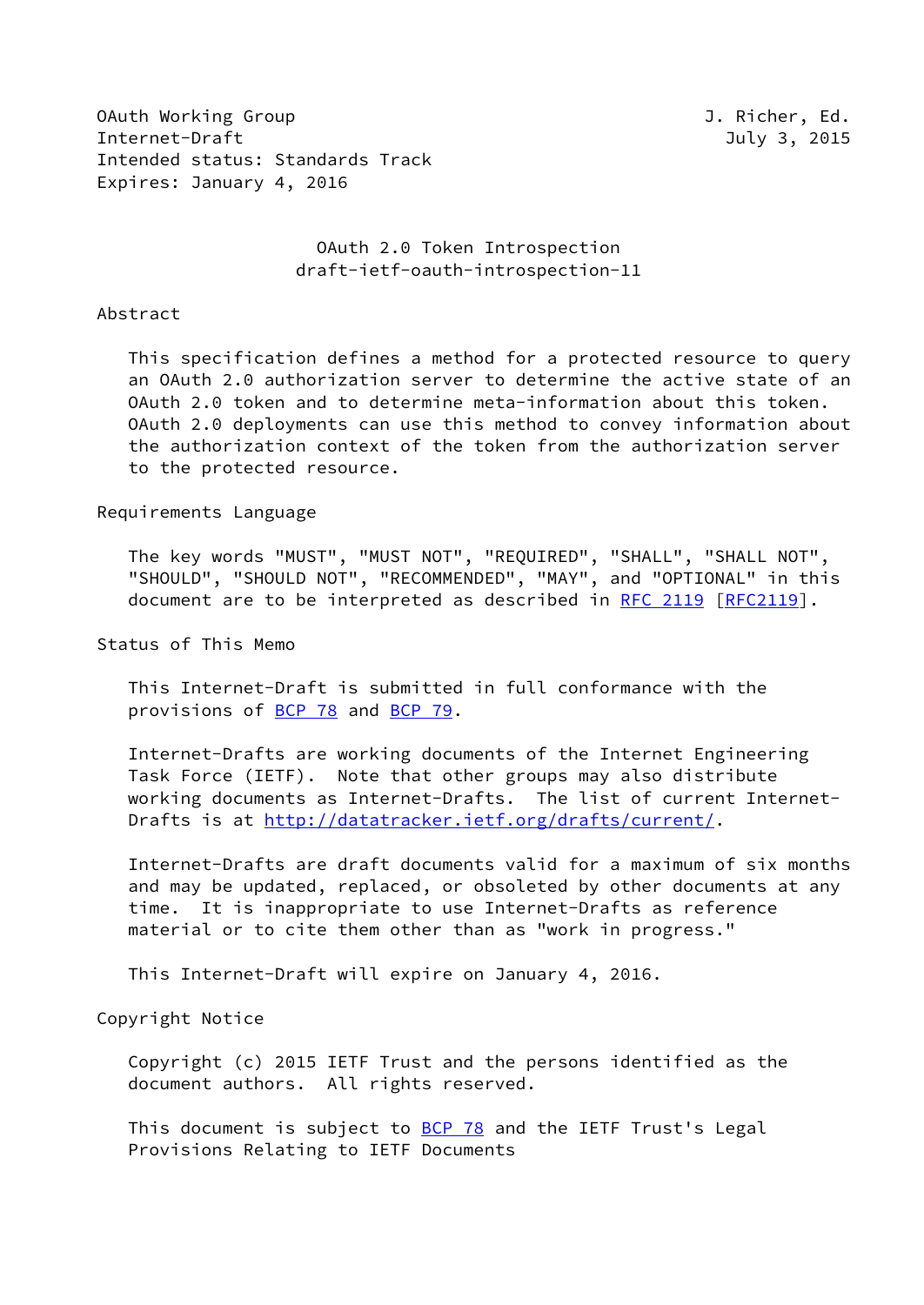<span id="page-1-1"></span>Internet-Draft oauth-introspection July 2015

 [\(http://trustee.ietf.org/license-info](http://trustee.ietf.org/license-info)) in effect on the date of publication of this document. Please review these documents carefully, as they describe your rights and restrictions with respect to this document. Code Components extracted from this document must include Simplified BSD License text as described in Section 4.e of the Trust Legal Provisions and are provided without warranty as described in the Simplified BSD License.

# Table of Contents

|                                                                                                                                                                                                                                                   | $\overline{2}$ |
|---------------------------------------------------------------------------------------------------------------------------------------------------------------------------------------------------------------------------------------------------|----------------|
| Notational Conventions<br>1.1.                                                                                                                                                                                                                    | $\overline{3}$ |
| 1.2.                                                                                                                                                                                                                                              | $\overline{3}$ |
| 2.                                                                                                                                                                                                                                                | $\overline{4}$ |
| Introspection Request<br>2.1.                                                                                                                                                                                                                     | $\overline{4}$ |
| Introspection Response<br>2.2.                                                                                                                                                                                                                    | 6              |
| 2.3.                                                                                                                                                                                                                                              | 8              |
|                                                                                                                                                                                                                                                   | 9              |
| $3.1$ . OAuth Token Introspection Response Registry                                                                                                                                                                                               | 9              |
| $3.1.1.$ Registration Template                                                                                                                                                                                                                    | 9              |
| $3.1.2$ . Initial Registry Contents                                                                                                                                                                                                               | 10             |
| <u>4</u> .                                                                                                                                                                                                                                        | 11             |
| 5.                                                                                                                                                                                                                                                | 14             |
| 6.                                                                                                                                                                                                                                                | 14             |
| 7.                                                                                                                                                                                                                                                | 14             |
| Normative References<br>7.1.                                                                                                                                                                                                                      | 14             |
| Informative References<br>7.2.                                                                                                                                                                                                                    | 15             |
| Appendix A. Use with Proof of Posession Tokens $\dots$                                                                                                                                                                                            | 15             |
|                                                                                                                                                                                                                                                   | 16             |
| Author's Address<br>. The contract of the contract of the contract of the contract of the contract of the contract of the contract of the contract of the contract of the contract of the contract of the contract of the contract of the contrac | 17             |
|                                                                                                                                                                                                                                                   |                |

# <span id="page-1-0"></span>[1](#page-1-0). Introduction

 In OAuth 2.0, the contents of tokens are opaque to clients. This means that the client does not need to know anything about the content or structure of the token itself, if there is any. However, there is still a large amount of metadata that may be attached to a token, such as its current validity, approved scopes, and information about the context in which the token was issued. These pieces of information are often vital to protected resources making authorization decisions based on the tokens being presented. Since OAuth 2.0 [[RFC6749](https://datatracker.ietf.org/doc/pdf/rfc6749)] does not define a protocol for the resource server to learn meta-information about a token that is has received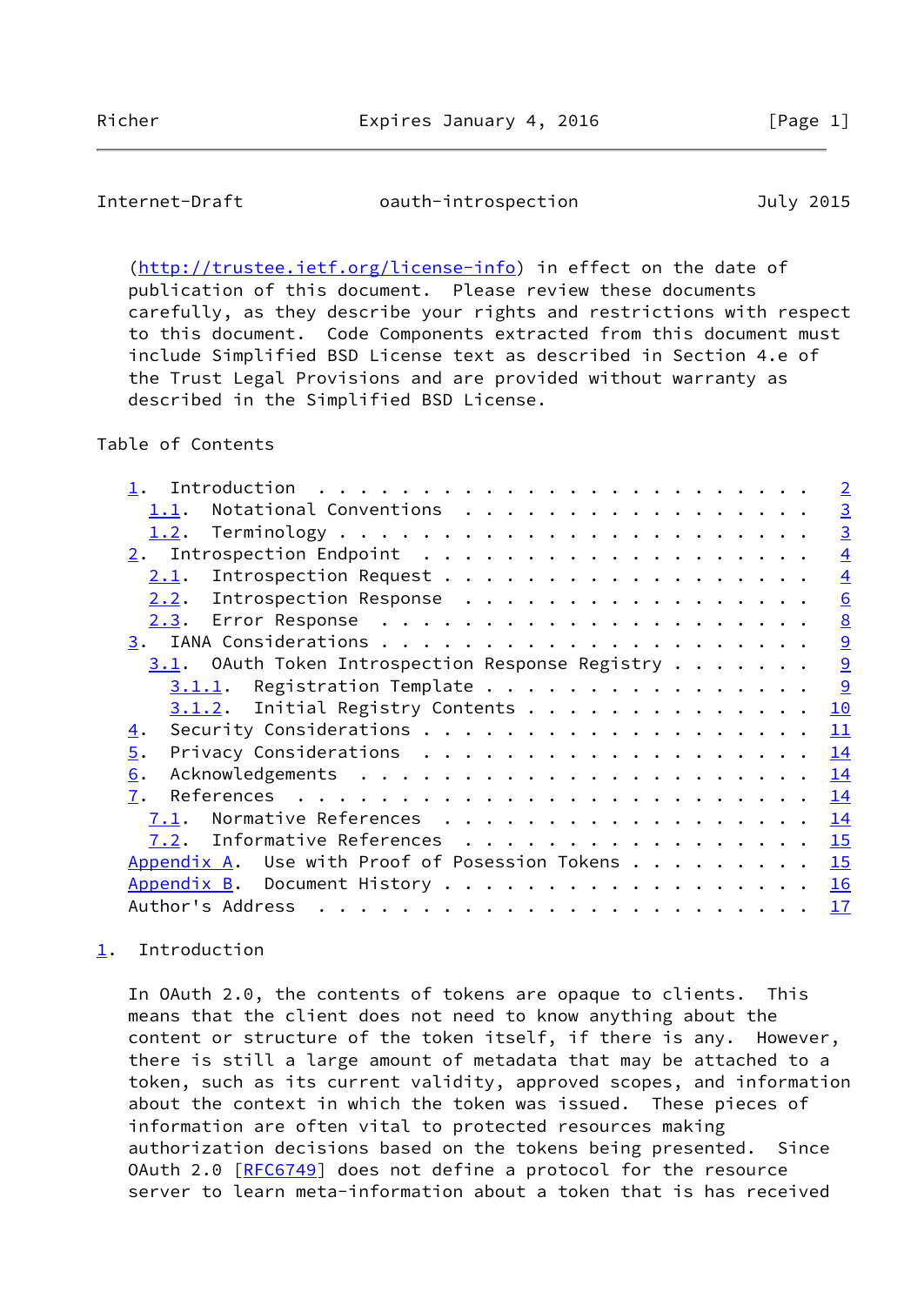from an authorization server, several different approaches have been developed to bridge this gap. These include using structured token formats such as JWT [\[RFC7519](https://datatracker.ietf.org/doc/pdf/rfc7519)] or proprietary inter-service communication mechanisms (such as shared databases and protected enterprise service buses) that convey token information.

Richer **Expires January 4, 2016** [Page 2]

<span id="page-2-1"></span>Internet-Draft oauth-introspection July 2015

 This specification defines a protocol that allows authorized protected resources to query the authorization server to determine the set of metadata for a given token that was presented to them by an OAuth 2.0 client. This metadata includes whether or not the token is currently active (or if it has expired or otherwise been revoked), what rights of access the token carries (usually conveyed through OAuth 2.0 scopes), and the authorization context in which the token was granted (including who authorized the token and which client it was issued to). Token introspection allows a protected resource to query this information regardless of whether or not it is carried in the token itself, allowing this method to be used along with or independently of structured token values. Additionally, a protected resource can use the mechanism described in this specification to introspect the token in a particular authorization decision context and ascertain the relevant metadata about the token to make this authorization decision appropriately.

## <span id="page-2-0"></span>[1.1](#page-2-0). Notational Conventions

 The key words 'MUST', 'MUST NOT', 'REQUIRED', 'SHALL', 'SHALL NOT', 'SHOULD', 'SHOULD NOT', 'RECOMMENDED', 'MAY', and 'OPTIONAL' in this document are to be interpreted as described in [\[RFC2119](https://datatracker.ietf.org/doc/pdf/rfc2119)].

 Unless otherwise noted, all the protocol parameter names and values are case sensitive.

<span id="page-2-2"></span>[1.2](#page-2-2). Terminology

 This section defines the terminology used by this specification. This section is a normative portion of this specification, imposing requirements upon implementations.

 This specification uses the terms "access token", "authorization endpoint", "authorization grant", "authorization server", "client", "client identifier", "protected resource", "refresh token", "resource owner", "resource server", and "token endpoint" defined by OAuth 2.0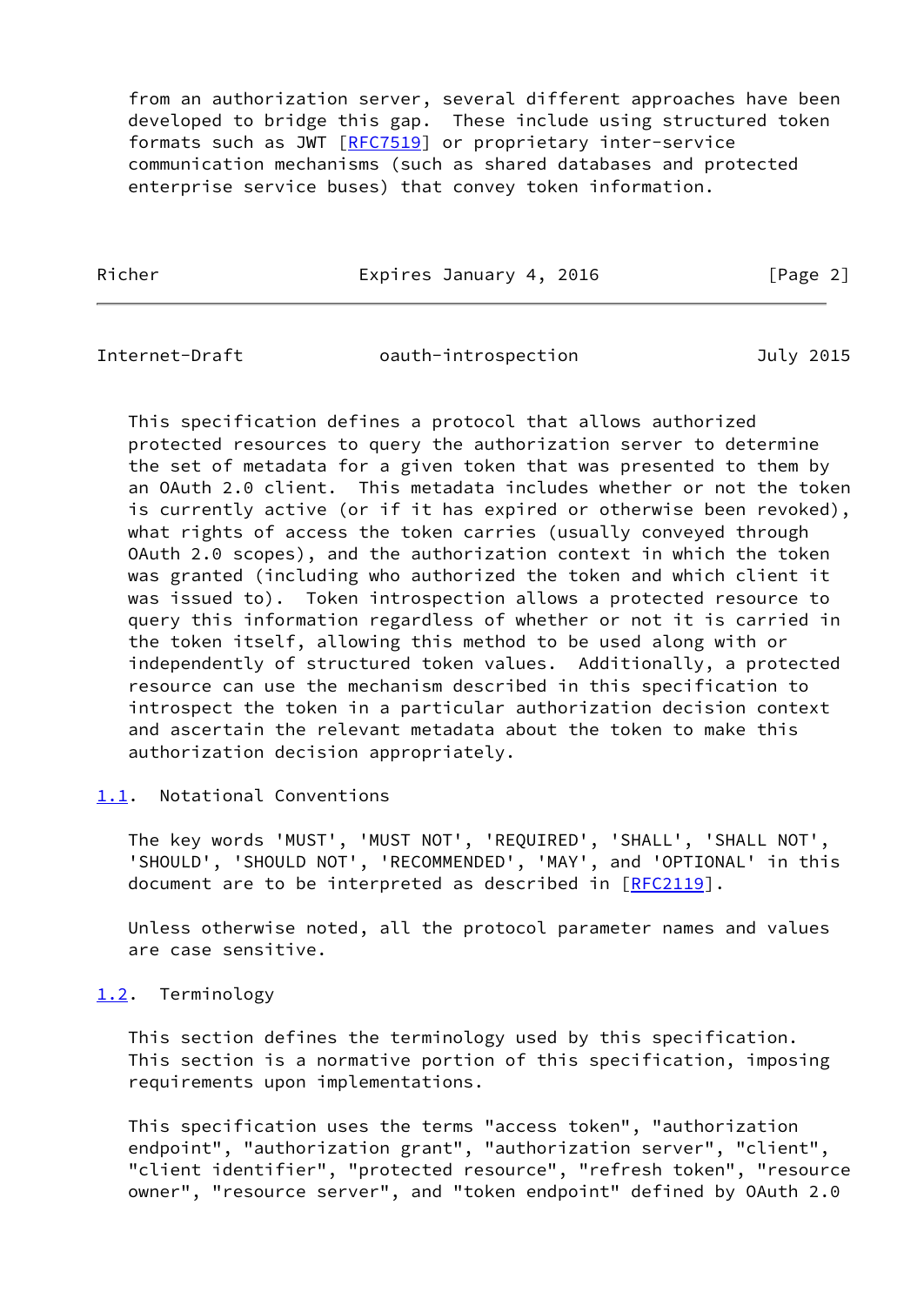| [RFC6749], and the terms "claim names" and "claim values" defined by<br>JSON Web Token (JWT) [RFC7519].                                                    |
|------------------------------------------------------------------------------------------------------------------------------------------------------------|
| This specification defines the following terms:                                                                                                            |
| Token Introspection<br>The act of inquiring about the current state of an OAuth 2.0 token<br>through use of the network protocol defined in this document. |
| Introspection Endpoint<br>The OAuth 2.0 endpoint through which the token introspection<br>operation is accomplished                                        |

| Richer | Expires January 4, 2016 | [Page 3] |  |
|--------|-------------------------|----------|--|
|        |                         |          |  |

<span id="page-3-1"></span>Internet-Draft oauth-introspection July 2015

## <span id="page-3-0"></span>[2](#page-3-0). Introspection Endpoint

 The introspection endpoint is an OAuth 2.0 endpoint that takes a parameter representing an OAuth 2.0 token and returns a JSON [\[RFC7159](https://datatracker.ietf.org/doc/pdf/rfc7159)] document representing the meta information surrounding the token, including whether this token is currently active. The definition of an active token is dependent upon the authorization server, but this is commonly a token that has been issued by this authorization server, is not expired, has not been revoked, and valid for use at the protected resource making the introspection call.

 The introspection endpoint MUST be protected by a transport-layer security mechanism as described in  $Section 4$ . The means by which the protected resource discovers the location of the introspection endpoint are outside the scope of this specification.

## <span id="page-3-2"></span>[2.1](#page-3-2). Introspection Request

 The protected resource calls the introspection endpoint using an HTTP POST [\[RFC7231](https://datatracker.ietf.org/doc/pdf/rfc7231)] request with parameters sent as "application/x-www form-urlencoded" data as defined in [\[W3C.REC-html5-20141028](#page-16-2)]. The protected resource sends a parameter representing the token along with optional parameters representing additional context that is known by the protected resource to aid the authorization server in its response.

 token REQUIRED. The string value of the token. For access tokens, this is the "access\_token" value returned from the token endpoint defined in OAuth 2.0  $[REG749]$  section 5.1. For refresh tokens,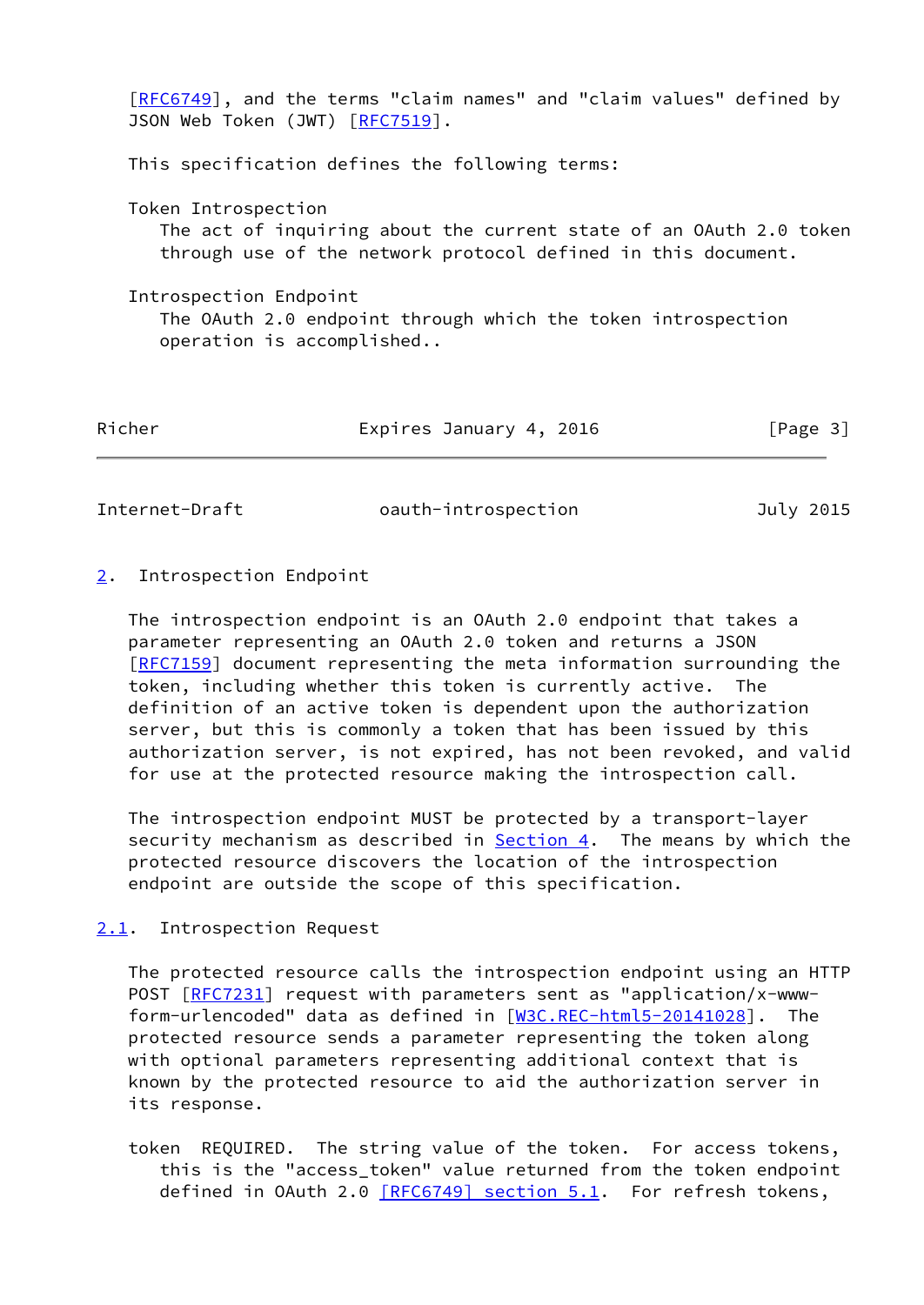this is the "refresh\_token" value returned from the token endpoint as defined in OAuth 2.0  $[REG749]$  section 5.1. Other token types are outside the scope of this specification.

token type hint OPTIONAL. A hint about the type of the token submitted for introspection. The protected resource MAY pass this parameter to help the authorization server to optimize the token lookup. If the server is unable to locate the token using the given hint, it MUST extend its search across all of its supported token types. An authorization server MAY ignore this parameter, particularly if it is able to detect the token type automatically. Values for this field are defined in the OAuth Token Type Hints registry defined in OAuth Token Revocation [[RFC7009](https://datatracker.ietf.org/doc/pdf/rfc7009)].

 The introspection endpoint MAY accept other OPTIONAL parameters to provide further context to the query. For instance, an authorization server may desire to know the IP address of the client accessing the protected resource to determine if the correct client is likely to be presenting the token. The definition of this or any other parameters

| Richer | Expires January 4, 2016 | [Page 4] |
|--------|-------------------------|----------|
|        |                         |          |

Internet-Draft oauth-introspection July 2015

 are outside the scope of this specification, to be defined by service documentation or extensions to this specification. If the authorization server is unable to determine the state of the token without additional information, it SHOULD return an introspection response indicating the token is not active as described in [Section 2.2](#page-5-0).

 To prevent token scanning attacks, the endpoint MUST also require some form of authorization to access this endpoint, such as client authentication as described in OAuth 2.0 [\[RFC6749](https://datatracker.ietf.org/doc/pdf/rfc6749)] or a separate OAuth 2.0 access token such as the bearer token described in OAuth 2.0 Bearer Token Usage [\[RFC6750](https://datatracker.ietf.org/doc/pdf/rfc6750)]. The methods of managing and validating these authentication credentials are out of scope of this specification.

 For example, the following example shows a protected resource calling the token introspection endpoint to query about an OAuth 2.0 bearer token. The protected resource is using a separate OAuth 2.0 bearer token to authorize this call.

Following is a non-normative example request: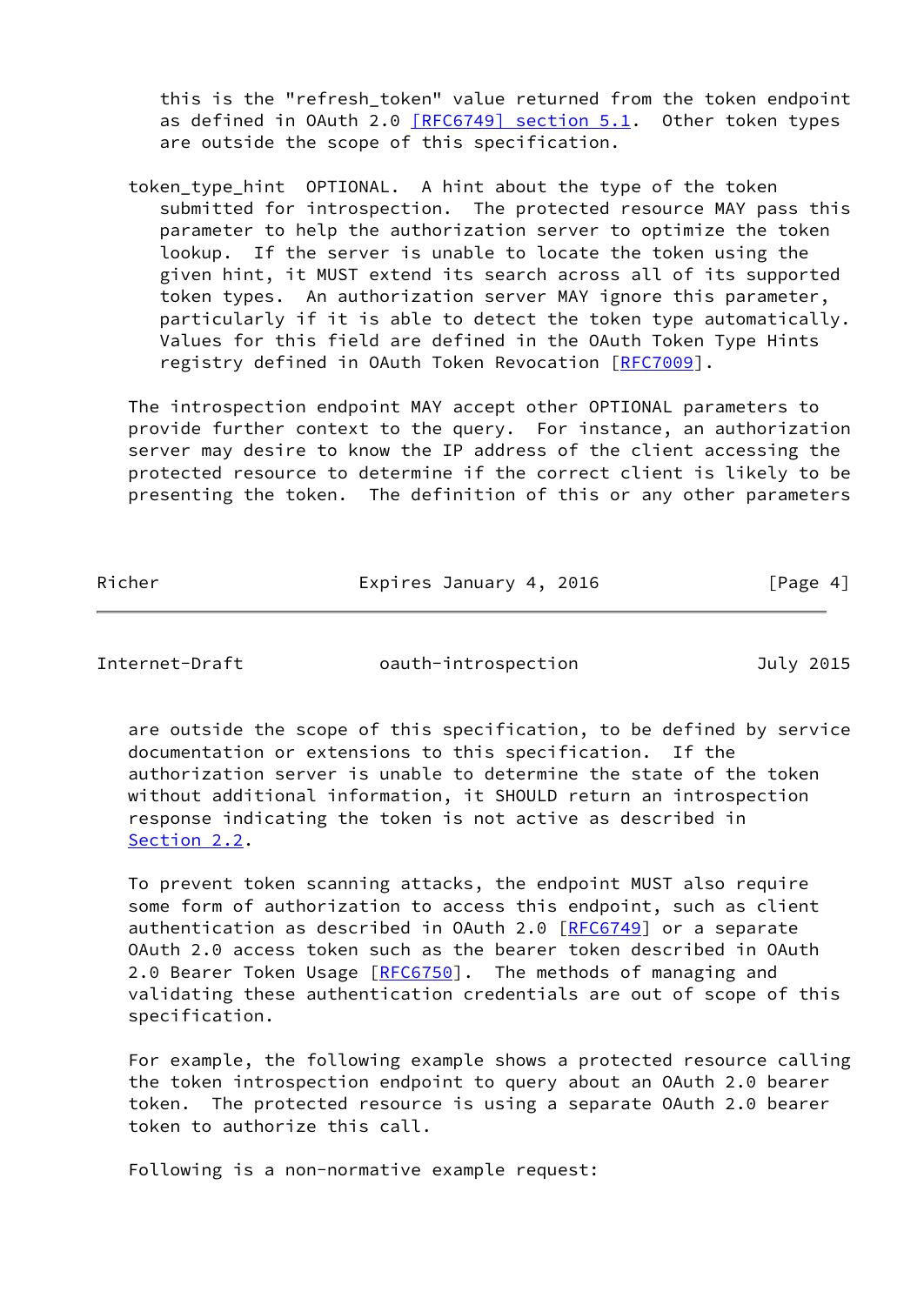```
 POST /introspect HTTP/1.1
  Host: server.example.com
  Accept: application/json
  Content-Type: application/x-www-form-urlencoded
  Authorization: Bearer 23410913-abewfq.123483
  token=2YotnFZFEjr1zCsicMWpAA
In this example, the protected resource uses a client identifier and
client secret to authenticate itself to the introspection endpoint as
well as send a token type hint.
Following is a non-normative example request:
  POST /introspect HTTP/1.1
  Host: server.example.com
  Accept: application/json
  Content-Type: application/x-www-form-urlencoded
  Authorization: Basic czZCaGRSa3F0MzpnWDFmQmF0M2JW
  token=mF_9.B5f-4.1JqM&token_type_hint=access_token
```

| Richer |
|--------|
|--------|

Expires January 4, 2016 [Page 5]

<span id="page-5-1"></span>Internet-Draft oauth-introspection July 2015

# <span id="page-5-0"></span>[2.2](#page-5-0). Introspection Response

 The server responds with a JSON object [\[RFC7159](https://datatracker.ietf.org/doc/pdf/rfc7159)] in "application/ json" format with the following top-level members.

## active

 REQUIRED. Boolean indicator of whether or not the presented token is currently active. The specifics of a token's "active" state will vary depending on the implementation of the authorization server, and the information it keeps about its tokens, but a "true" value return for the "active" property will generally indicate that a given token has been issued by this authorization server, has not been revoked by the resource owner, and is within its given time window of validity (e.g. after its issuance time and before its expiration time). See [Section 4](#page-12-0) for information on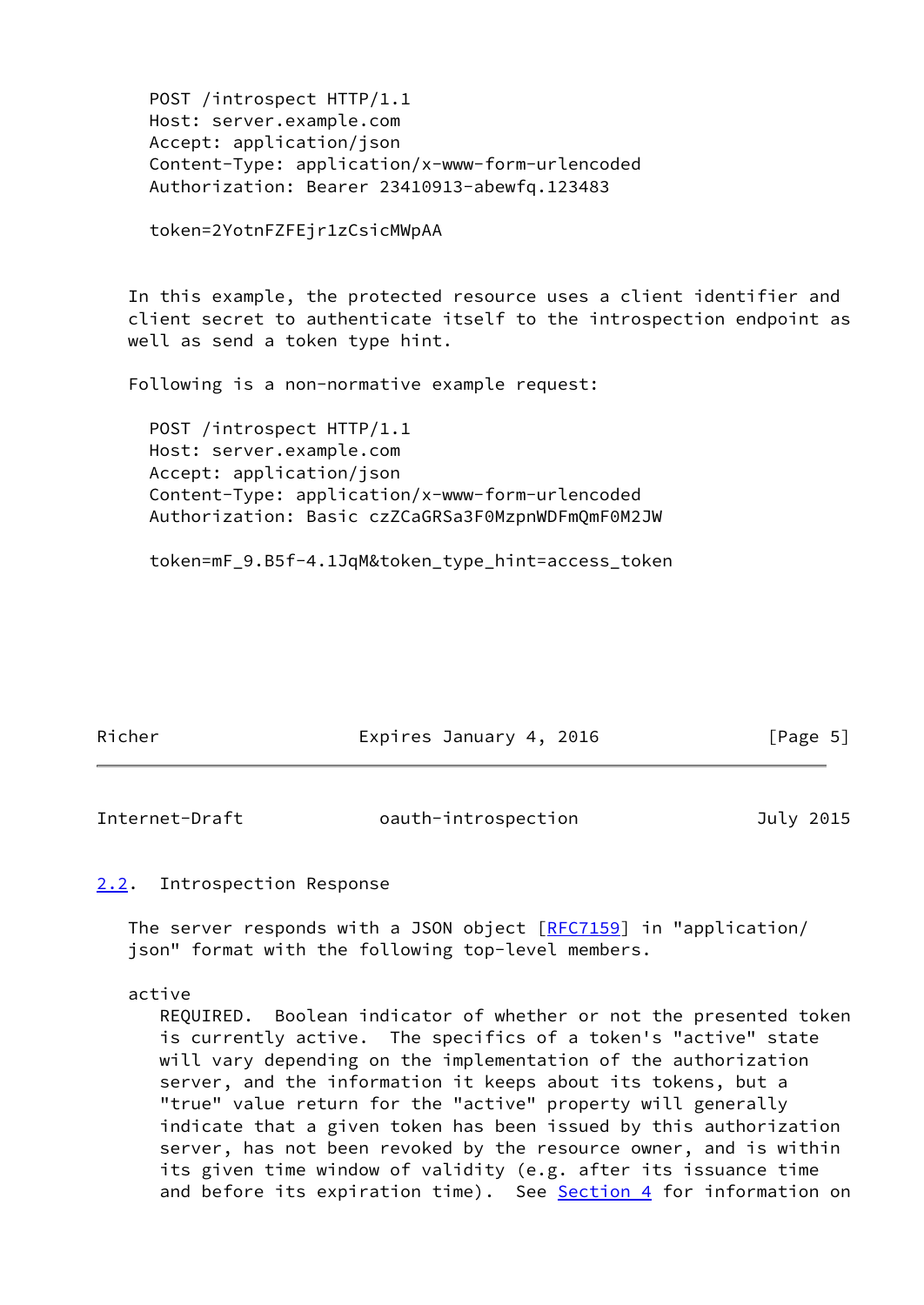implementation of such checks.

#### scope

 OPTIONAL. A JSON string containing a space-separated list of scopes associated with this token, in the format described in section 3.3 of OAuth 2.0 [\[RFC6749](https://datatracker.ietf.org/doc/pdf/rfc6749)].

## client\_id

 OPTIONAL. Client identifier for the OAuth 2.0 client that requested this token.

#### username

 OPTIONAL. Human-readable identifier for the resource owner who authorized this token.

#### token\_type

OPTIONAL. Type of the token as defined in section 5.1 of OAuth 2.0 [\[RFC6749](https://datatracker.ietf.org/doc/pdf/rfc6749)].

#### exp

 OPTIONAL. Integer timestamp, measured in the number of seconds since January 1 1970 UTC, indicating when this token will expire, as defined in JWT [\[RFC7519](https://datatracker.ietf.org/doc/pdf/rfc7519)].

#### iat

 OPTIONAL. Integer timestamp, measured in the number of seconds since January 1 1970 UTC, indicating when this token was originally issued, as defined in JWT [\[RFC7519](https://datatracker.ietf.org/doc/pdf/rfc7519)].

## nbf

 OPTIONAL. Integer timestamp, measured in the number of seconds since January 1 1970 UTC, indicating when this token is not to be used before, as defined in JWT [[RFC7519](https://datatracker.ietf.org/doc/pdf/rfc7519)].

| Richer | Expires January 4, 2016 | [Page 6] |
|--------|-------------------------|----------|
|        |                         |          |

Internet-Draft oauth-introspection July 2015

#### sub

OPTIONAL. Subject of the token, as defined in JWT [[RFC7519](https://datatracker.ietf.org/doc/pdf/rfc7519)]. Usually a machine-readable identifier of the resource owner who authorized this token.

#### aud

 OPTIONAL. Service-specific string identifier or list of string identifiers representing the intended audience for this token, as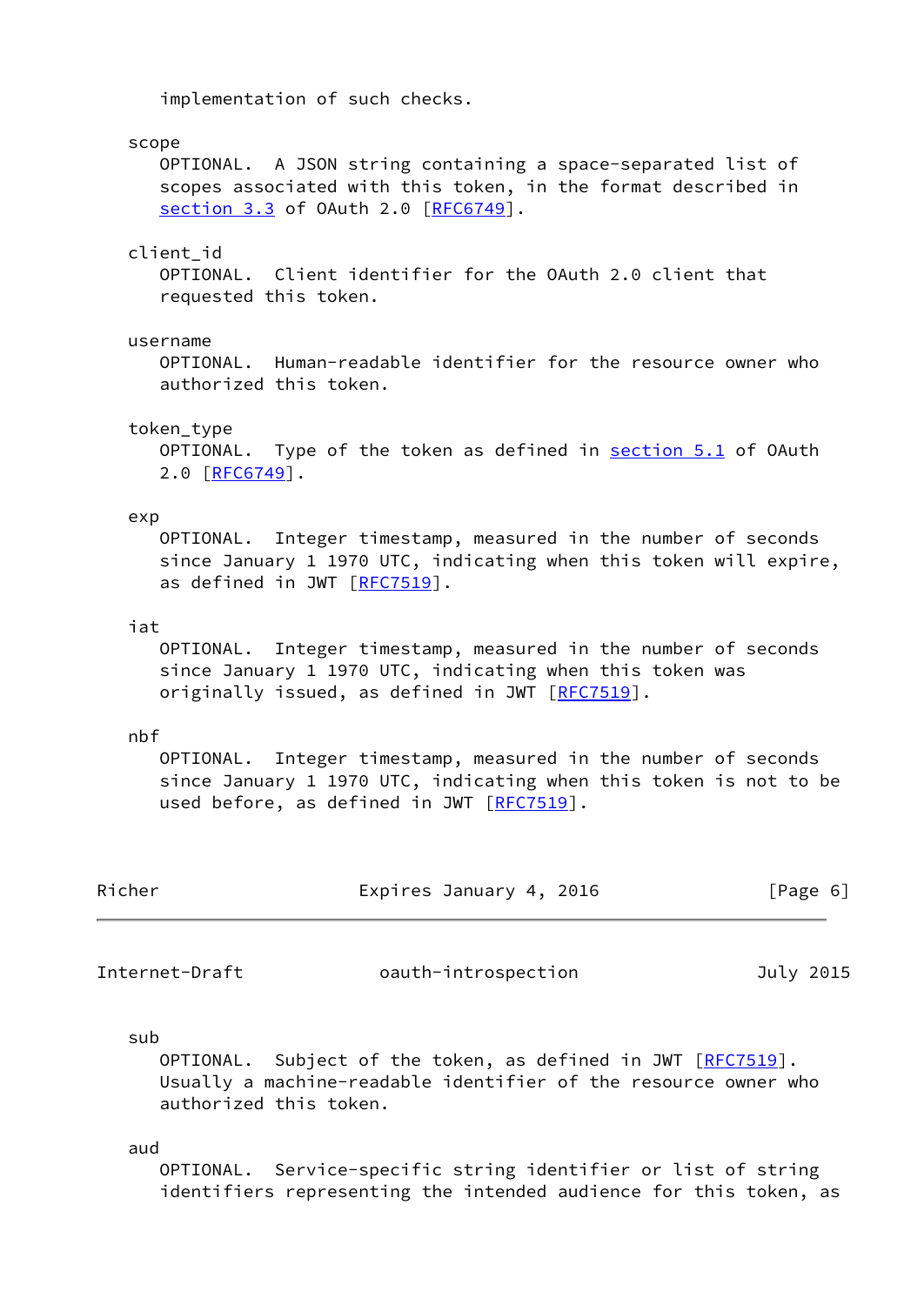defined in JWT [[RFC7519](https://datatracker.ietf.org/doc/pdf/rfc7519)].

iss

 OPTIONAL. String representing the issuer of this token, as defined in JWT [[RFC7519](https://datatracker.ietf.org/doc/pdf/rfc7519)].

jti

 OPTIONAL. String identifier for the token, as defined in JWT [[RFC7519\]](https://datatracker.ietf.org/doc/pdf/rfc7519).

 Specific implementations MAY extend this structure with their own service-specific response names as top-level members of this JSON object. Response names intended to be used across domains MUST be registered in the OAuth Token Introspection Response registry defined in [Section 3.1](#page-9-2).

 The authorization server MAY respond differently to different protected resources making the same request. For instance, an authorization server MAY limit which scopes from a given token are returned for each protected resource to prevent protected resources from learning more about the larger network than is necessary for its operation.

 The response MAY be cached by the protected resource to improve performance and reduce load on the introspection endpoint, but at the cost of liveness of the information used by the protected resource. See [Section 4](#page-12-0) for more information regarding the trade off when the response is cached.

 For example, the following response contains a set of information about an active token:

Richer **Expires January 4, 2016** [Page 7]

<span id="page-7-0"></span>Internet-Draft oauth-introspection July 2015

Following is a non-normative example response: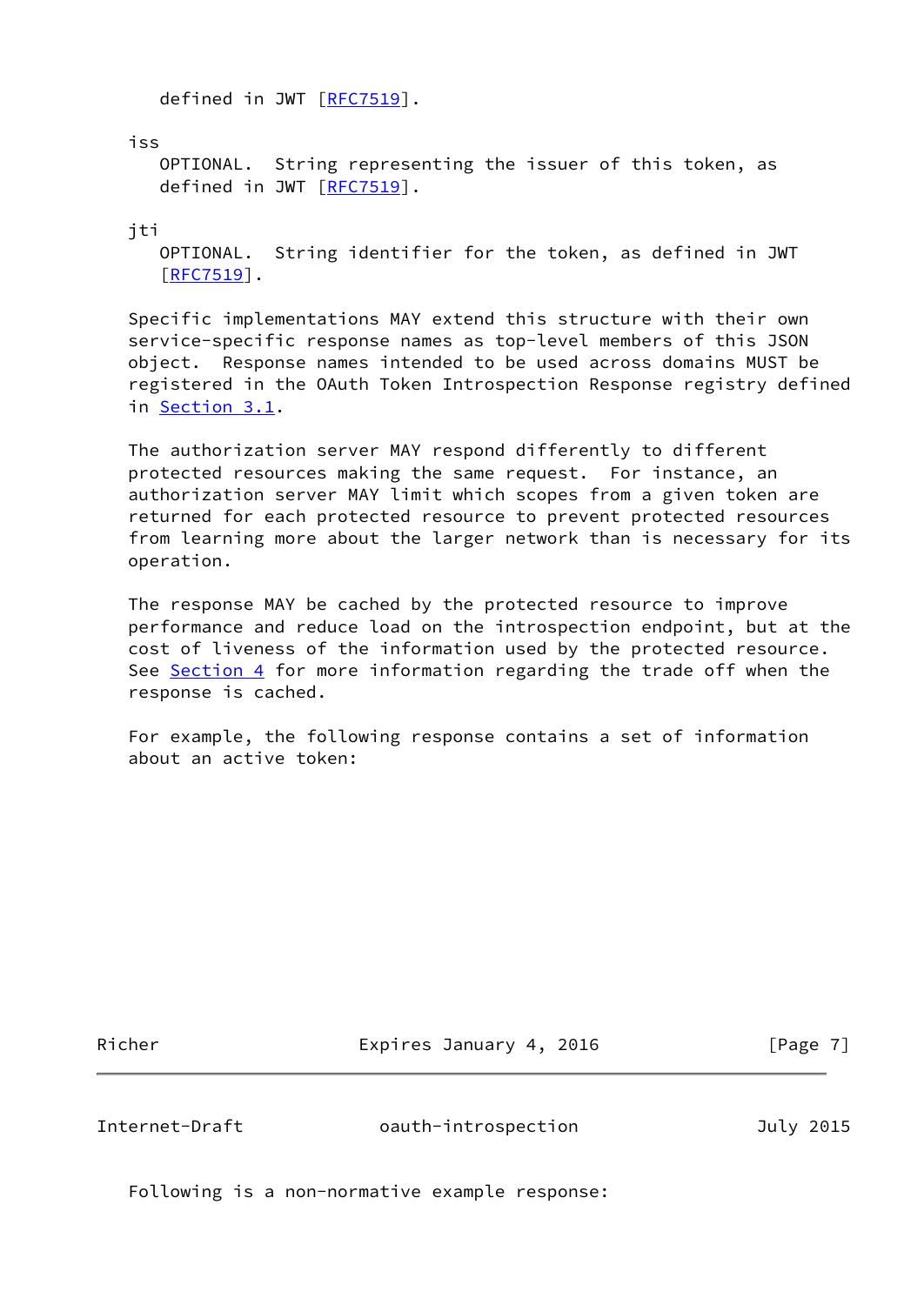```
 HTTP/1.1 200 OK
Content-Type: application/json
{
 "active": true,
 "client_id": "l238j323ds-23ij4",
 "username": "jdoe",
 "scope": "read write dolphin",
 "sub": "Z5O3upPC88QrAjx00dis",
 "aud": "https://protected.example.net/resource",
 "iss": "https://server.example.com/",
 "exp": 1419356238,
 "iat": 1419350238,
 "extension_field": "twenty-seven"
}
```
 If the introspection call is properly authorized but the token is not active, does not exist on this server, or the protected resource is not allowed to introspect this particular token, the authorization server MUST return an introspection response with the active field set to false. Note that to avoid disclosing too much of the authorization server's state to a third party, the authorization server SHOULD NOT include any additional information about an inactive token, including why the token is inactive. For example, the response for a token that has been revoked or is otherwise invalid would look like the following:

Following is a non-normative example response:

```
 HTTP/1.1 200 OK
Content-Type: application/json
{
"active": false
}
```
<span id="page-8-0"></span>[2.3](#page-8-0). Error Response

 If the protected resource uses OAuth 2.0 client credentials to authenticate to the introspection endpoint and its credentials are invalid, the authorization server responds with an HTTP 401 (Unauthorized) as described in section 5.2 of OAuth 2.0 [\[RFC6749](https://datatracker.ietf.org/doc/pdf/rfc6749)].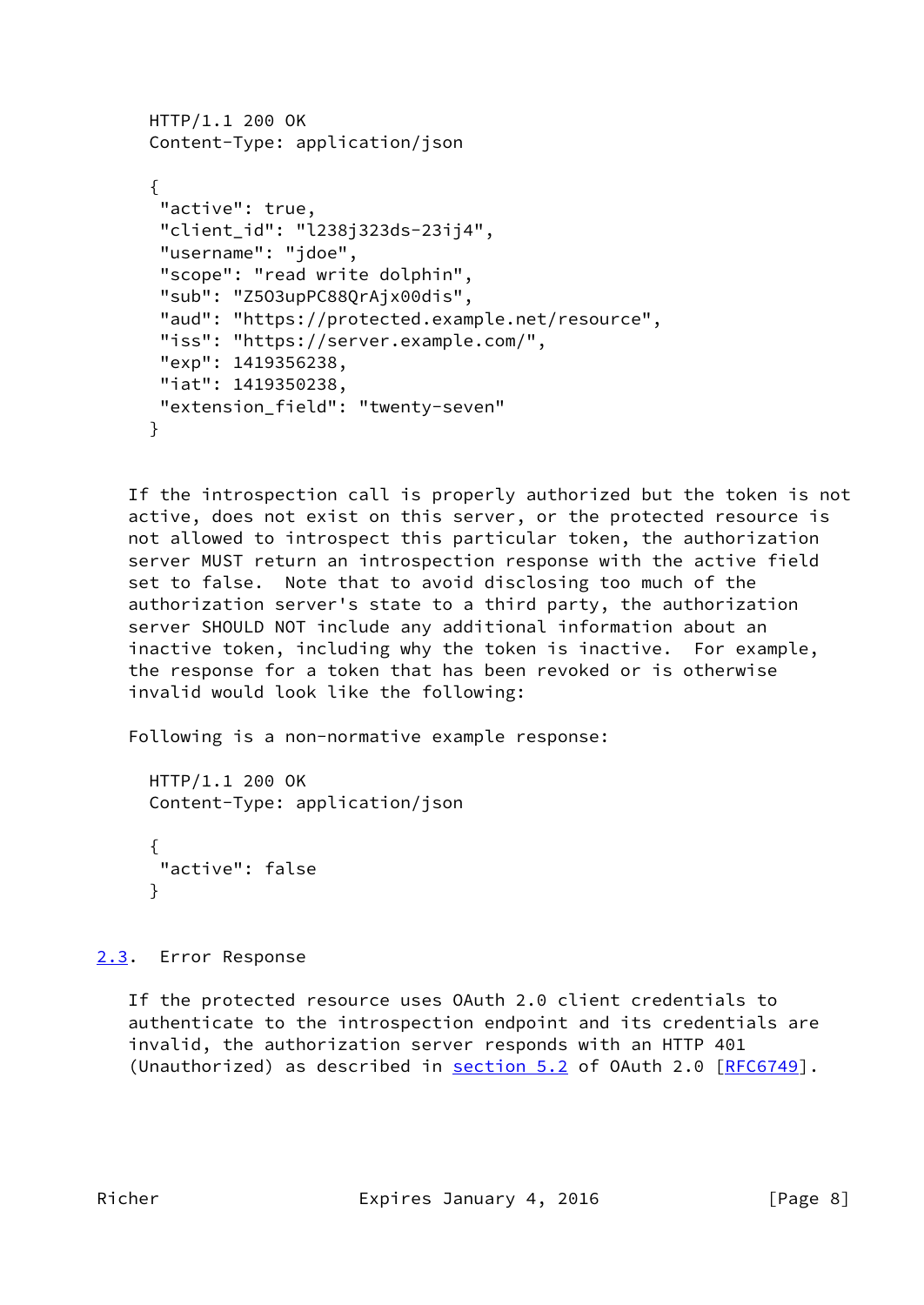<span id="page-9-1"></span> If the protected resource uses an OAuth 2.0 bearer token to authorize its call to the introspection endpoint and the token used for authorization does not contain sufficient privileges or is otherwise invalid for this request, the authorization server responds with an HTTP 401 code as described in [section 3](#page-9-0) of OAuth 2.0 Bearer Token Usage [[RFC6750](https://datatracker.ietf.org/doc/pdf/rfc6750)].

 Note that a properly formed and authorized query for an inactive or otherwise invalid token (or a token the protected resource is not allowed to know about) is not considered an error response by this specification. In these cases, the authorization server MUST instead respond with an introspection response with the "active" field set to "false" as described in [Section 2.2](#page-5-0).

<span id="page-9-0"></span>[3](#page-9-0). IANA Considerations

<span id="page-9-2"></span>[3.1](#page-9-2). OAuth Token Introspection Response Registry

 This specification establishes the OAuth Token Introspection Response registry.

 OAuth registration client metadata names and descriptions are registered with a Specification Required ([[RFC5226](https://datatracker.ietf.org/doc/pdf/rfc5226)]) after a two-week review period on the oauth-ext-review@ietf.org mailing list, on the advice of one or more Designated Experts. However, to allow for the allocation of names prior to publication, the Designated Expert(s) may approve registration once they are satisfied that such a specification will be published.

 Registration requests sent to the mailing list for review should use an appropriate subject (e.g., "Request to register OAuth Token Introspection Response name: example").

 Within the review period, the Designated Expert(s) will either approve or deny the registration request, communicating this decision to the review list and IANA. Denials should include an explanation and, if applicable, suggestions as to how to make the request successful.

 IANA must only accept registry updates from the Designated Expert(s) and should direct all requests for registration to the review mailing list.

<span id="page-9-3"></span>[3.1.1](#page-9-3). Registration Template

Name: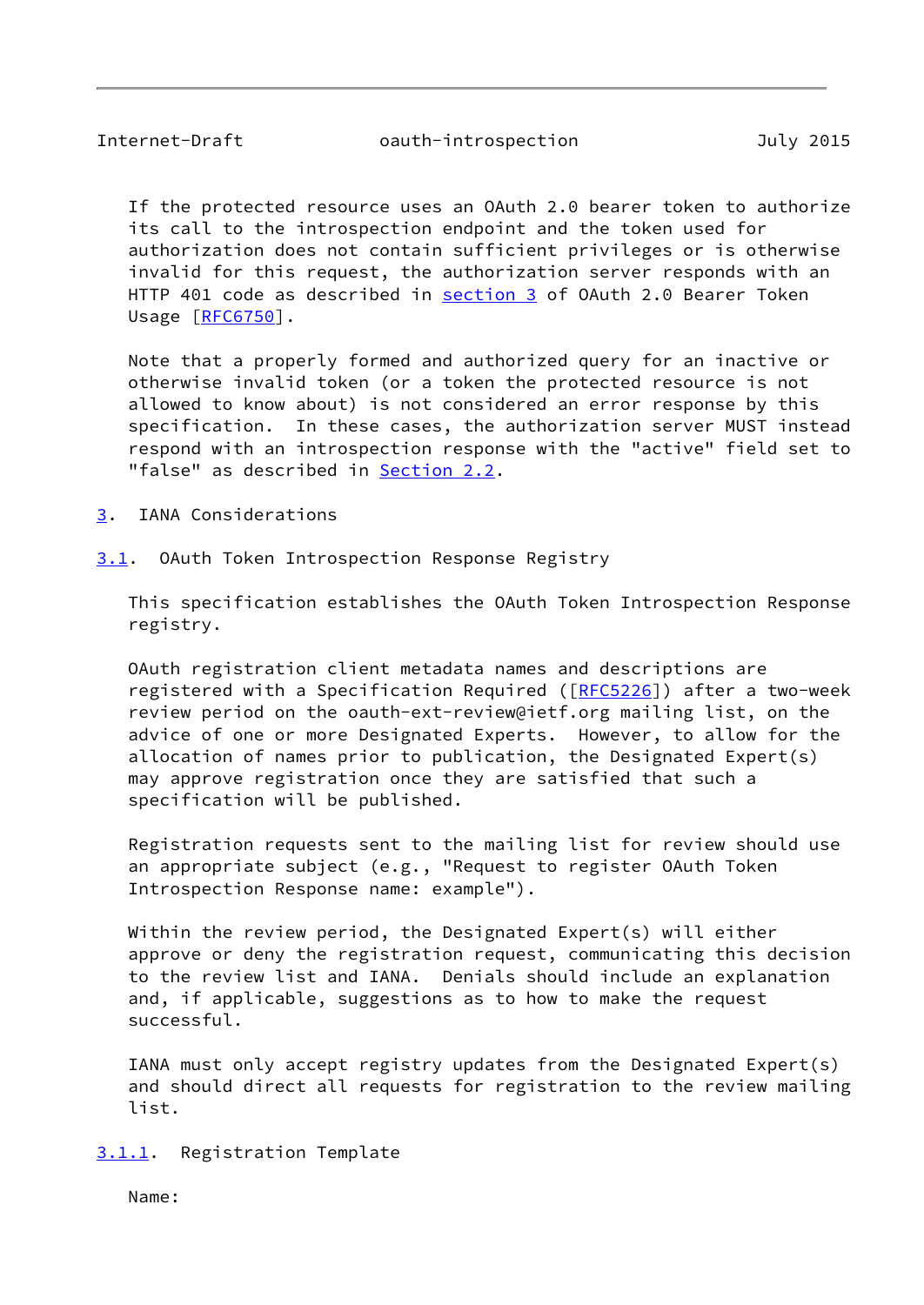The name requested (e.g., "example"). This name is case sensitive. Names that match other registered names in a case

<span id="page-10-1"></span><span id="page-10-0"></span>

| Richer                 |                                                                               | Expires January 4, 2016                                                                                                                                                                                                                                         | [Page 9]  |
|------------------------|-------------------------------------------------------------------------------|-----------------------------------------------------------------------------------------------------------------------------------------------------------------------------------------------------------------------------------------------------------------|-----------|
|                        | Internet-Draft                                                                | oauth-introspection                                                                                                                                                                                                                                             | July 2015 |
|                        | semantics.                                                                    | insensitive manner SHOULD NOT be accepted. Names that match<br>claims registered in the JSON Web Token Claims registry<br>established by [RFC7519] SHOULD have comparable definitions and                                                                       |           |
|                        | Description:<br>description").                                                | Brief description of the metadata value (e.g., "Example                                                                                                                                                                                                         |           |
|                        | Change controller:                                                            | For Standards Track RFCs, state "IESG". For others, give the name<br>of the responsible party. Other details (e.g., postal address,<br>email address, home page URI) may also be included.                                                                      |           |
|                        | Specification document(s):                                                    | Reference to the document(s) that specify the token endpoint<br>authorization method, preferably including a URI that can be used<br>to retrieve a copy of the document(s). An indication of the<br>relevant sections may also be included but is not required. |           |
|                        | 3.1.2. Initial Registry Contents                                              |                                                                                                                                                                                                                                                                 |           |
|                        | registry are:                                                                 | The initial contents of the OAuth Token Introspection Response                                                                                                                                                                                                  |           |
| O<br>o<br>$\circ$<br>o | Name: "active"<br>Description: Token active status<br>Change Controller: IESG | Specification Document(s): Section 2.2 of $[[$ this document $]]$ .                                                                                                                                                                                             |           |
| O<br>$\circ$<br>o<br>о | Name: "username"<br>Change Controller: IESG                                   | Description: User identifier of the resource owner<br>Specification Document(s): $Section 2.2$ of $[$ this document $]$ .                                                                                                                                       |           |
| O<br>o<br>o<br>o       | Name: "client_id"<br>Change Controller: IESG                                  | Description: Client identifier of the client<br>Specification Document(s): $Section 2.2$ of $[$ this document $]$ .                                                                                                                                             |           |
|                        |                                                                               |                                                                                                                                                                                                                                                                 |           |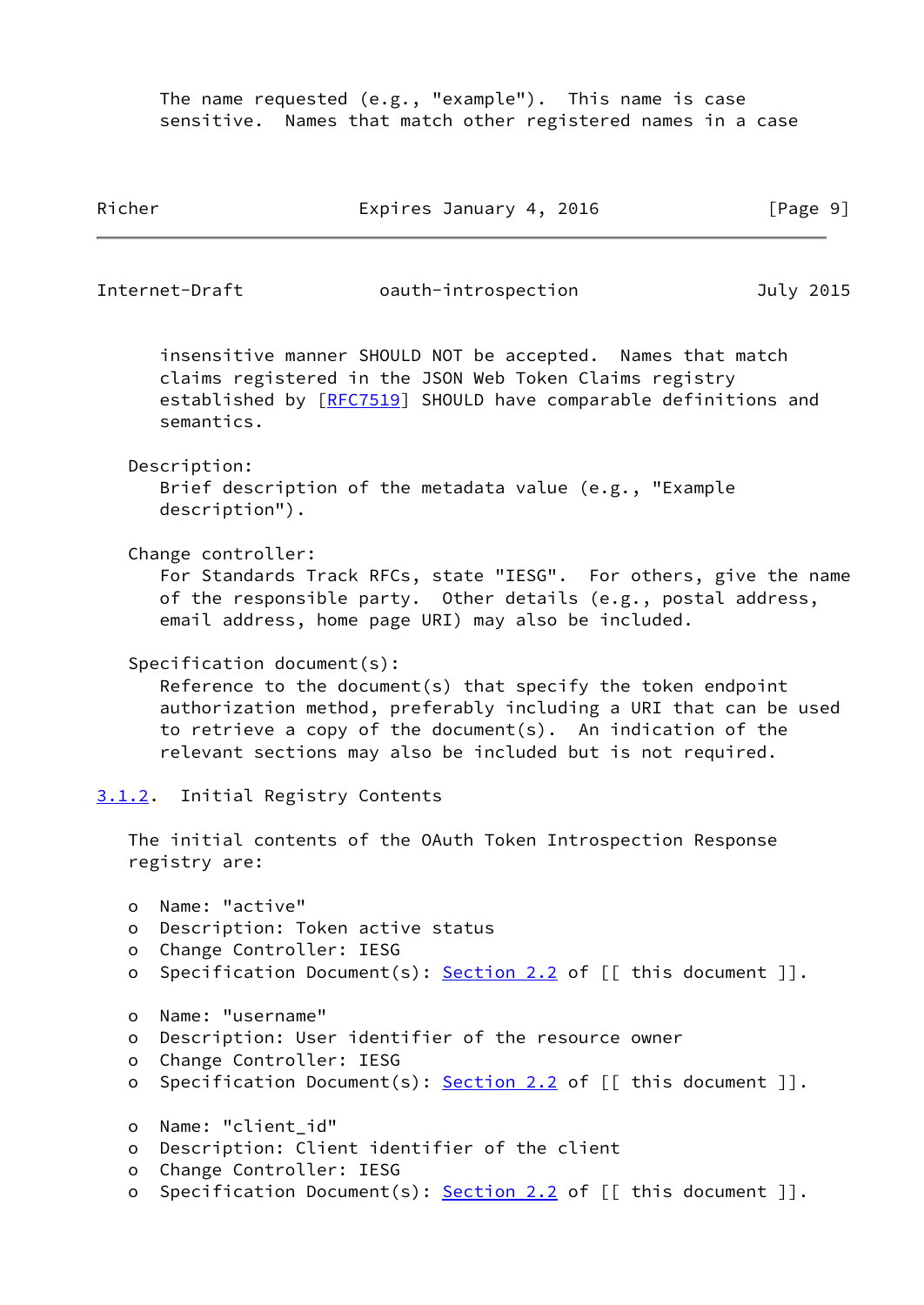<span id="page-11-0"></span> o Name: "scope" o Description: Authorized scopes of the token o Change Controller: IESG o Specification Document(s): [Section 2.2](#page-5-0) of [[ this document ]]. o Name: "token\_type" o Description: Type of the token o Change Controller: IESG Richer **Expires January 4, 2016** [Page 10] Internet-Draft oauth-introspection July 2015 o Specification Document(s): [Section 2.2](#page-5-0) of [[ this document ]]. o Name: "exp" o Description: Expiration timestamp of the token o Change Controller: IESG o Specification Document(s):  $Section 2.2$  of  $\lceil \int$  this document  $\rceil$ . o Name: "iat" o Description: Issuance timestamp of the token o Change Controller: IESG o Specification Document(s): [Section 2.2](#page-5-0) of [[ this document ]]. o Name: "nbf" o Description: Timestamp which the token is not valid before o Change Controller: IESG o Specification Document(s): [Section 2.2](#page-5-0) of [[ this document ]]. o Name: "sub" o Description: Subject of the token o Change Controller: IESG o Specification Document(s): [Section 2.2](#page-5-0) of [[ this document ]]. o Name: "aud" o Description: Audience of the token o Change Controller: IESG o Specification Document(s): [Section 2.2](#page-5-0) of [[ this document ]]. o Name: "iss" o Description: Issuer of the token o Change Controller: IESG o Specification Document(s): [Section 2.2](#page-5-0) of [[ this document ]].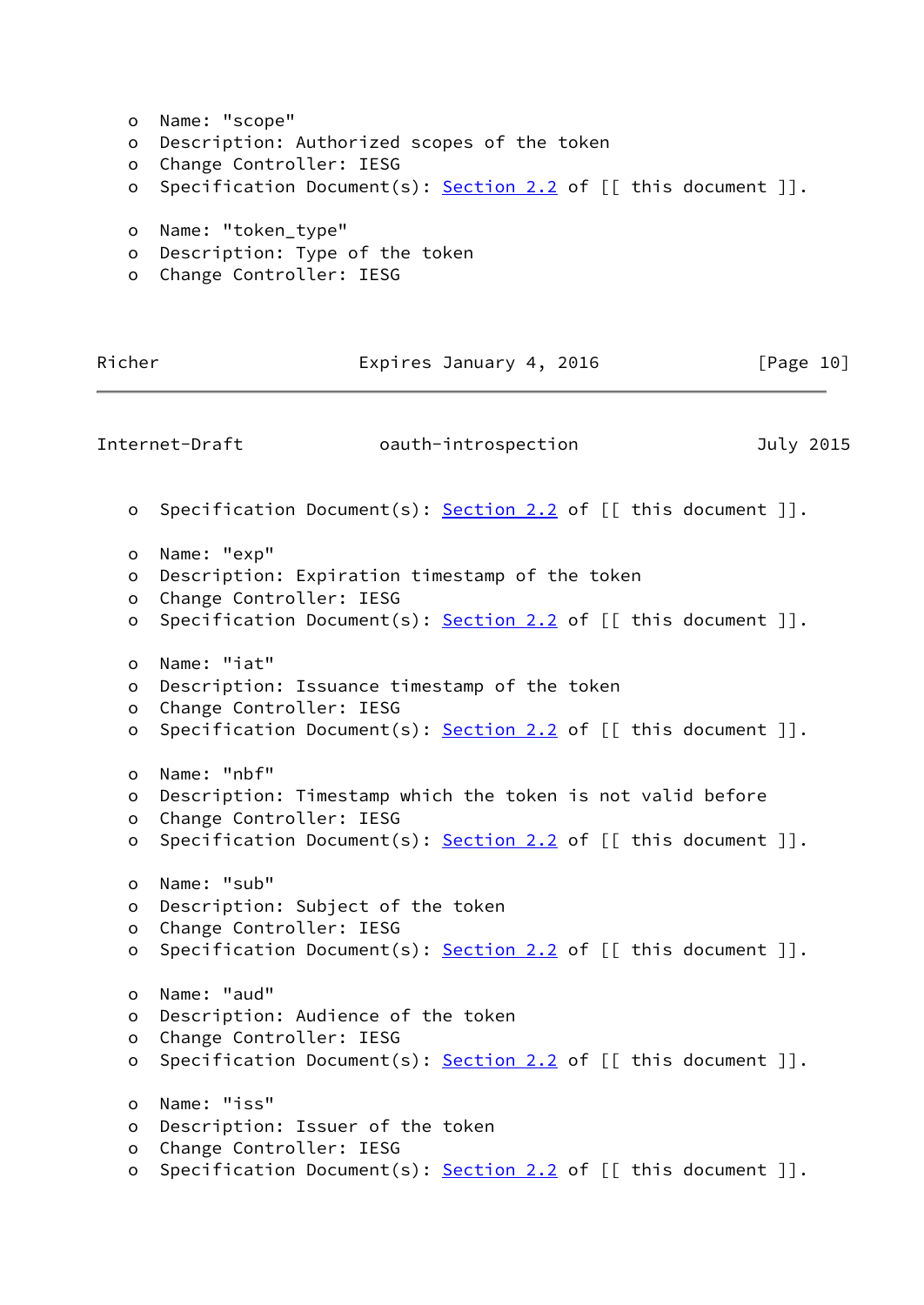- o Name: "jti"
- o Description: Unique identifier of the token
- o Change Controller: IESG
- o Specification Document(s): [Section 2.2](#page-5-0) of [[ this document ]].

<span id="page-12-0"></span>[4](#page-12-0). Security Considerations

 Since there are many different and valid ways to implement an OAuth 2.0 system, there are consequently many ways for an authorization server to determine whether or not a token is currently "active" or not. However, since resource servers using token introspection rely on the authorization server to determine the state of a token, the authorization server MUST perform all applicable checks against a token's state. For instance:

Richer **Expires January 4, 2016** [Page 11]

Internet-Draft oauth-introspection July 2015

- o If the token can expire, the authorization server MUST determine whether or not the token has expired.
- o If the token can be issued before it is able to be used, the authorization server MUST determine whether or not a token's valid period has started yet.
- o If the token can be revoked after it was issued, the authorization server MUST determine whether or not such a revocation has taken place.
- o If the token has been signed, the authorization server MUST validate the signature.
- o If the token can be used only at certain resource servers, the authorization server MUST determine whether or not the token can be used at the resource server making the introspection call.

 If an authorization server fails to perform any applicable check, the resource server could make an erroneous security decision based on that response. Note that not all of these checks will be applicable to all OAuth 2.0 deployments and it is up to the authorization server to determine which of these checks (and any other checks) apply.

 If left unprotected and un-throttled, the introspection endpoint could present a means for an attacker to poll a series of possible token values, fishing for a valid token. To prevent this, the authorization server MUST require authentication of protected resources that need to access the introspection endpoint and SHOULD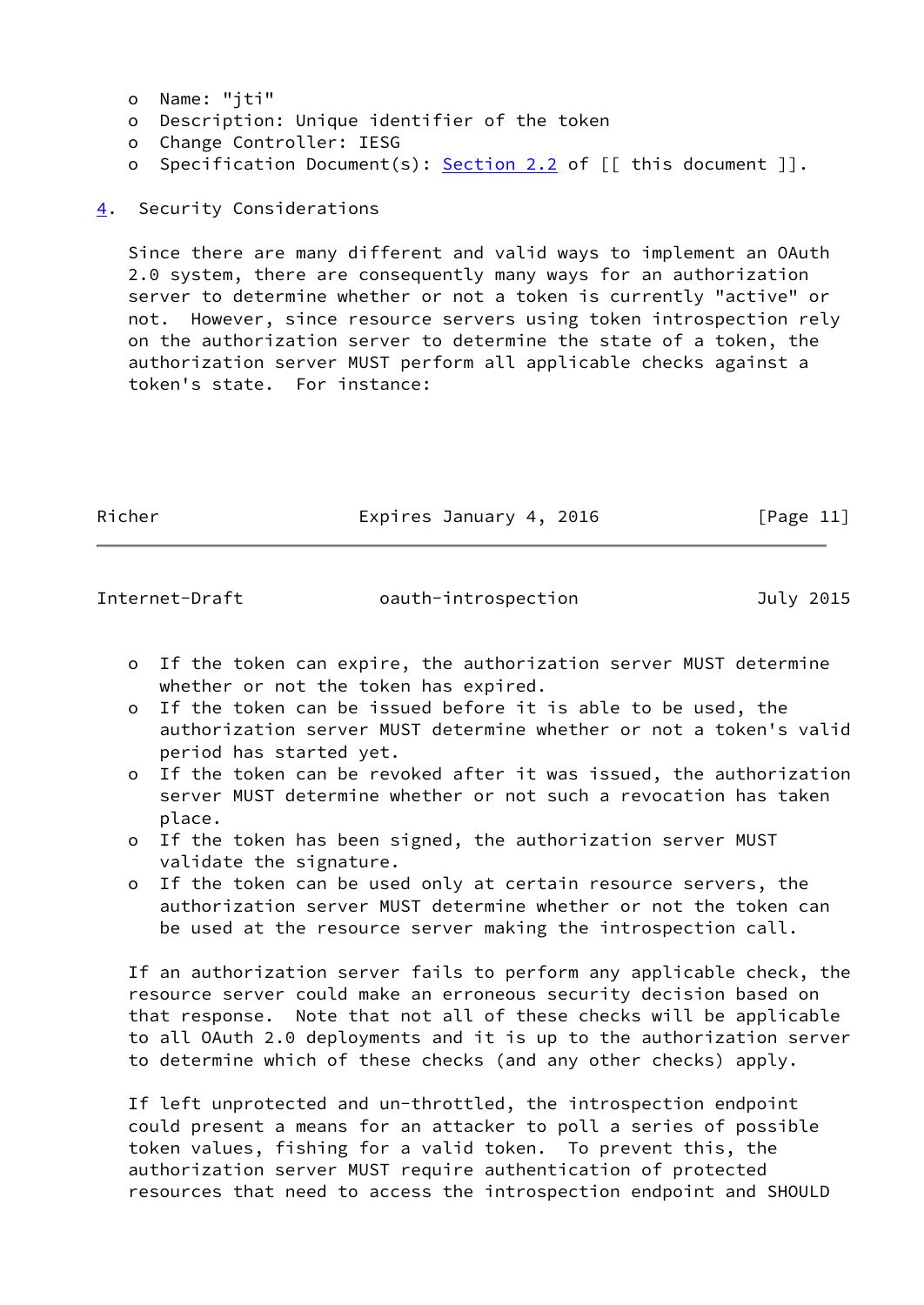require protected resources to be specifically authorized to call the introspection endpoint. The specifics of this authentication credentials are out of scope of this specification, but commonly these credentials could take the form of any valid client authentication mechanism used with the token endpoint, an OAuth 2.0 access token, or other HTTP authorization or authentication mechanism. A single piece of software acting as both a client and a protected resource MAY re-use the same credentials between the token endpoint and the introspection endpoint, though doing so potentially conflates the activities of the client and protected resource portions of the software and the authorization server MAY require separate credentials for each mode.

 Since the introspection endpoint takes in OAuth 2.0 tokens as parameters and responds with information used to make authorization decisions, the server MUST support TLS 1.2 [RFC 5246 \[RFC5246](https://datatracker.ietf.org/doc/pdf/rfc5246)] and MAY support additional transport-layer mechanisms meeting its security requirements. When using TLS, the client or protected resource MUST perform a TLS/SSL server certificate check, as specified in [RFC 6125](https://datatracker.ietf.org/doc/pdf/rfc6125) [\[RFC6125](https://datatracker.ietf.org/doc/pdf/rfc6125)]. Implementation security considerations can be found in Recommendations for Secure Use of TLS and DTLS [\[TLS.BCP](#page-16-3)].

Richer **Expires January 4, 2016** [Page 12]

Internet-Draft oauth-introspection July 2015

 To prevent the values of access tokens from leaking into server-side logs via query parameters, an authorization server offering token introspection MAY disallow the use of HTTP GET on the introspection endpoint and instead require the HTTP POST method to be used at the introspection endpoint.

 To avoid disclosing internal server state, an introspection response for an inactive token SHOULD NOT contain any additional claims beyond the required "active" claim (with its value set to "false").

 Since a protected resource MAY cache the response of the introspection endpoint, designers of an OAuth 2.0 system using this protocol MUST consider the performance and security trade-offs inherent in caching security information such as this. A less aggressive cache with a short timeout will provide the protected resource with more up to date information (due to it needing to query the introspection endpoint more often) at the cost of increased network traffic and load on the introspection endpoint. A more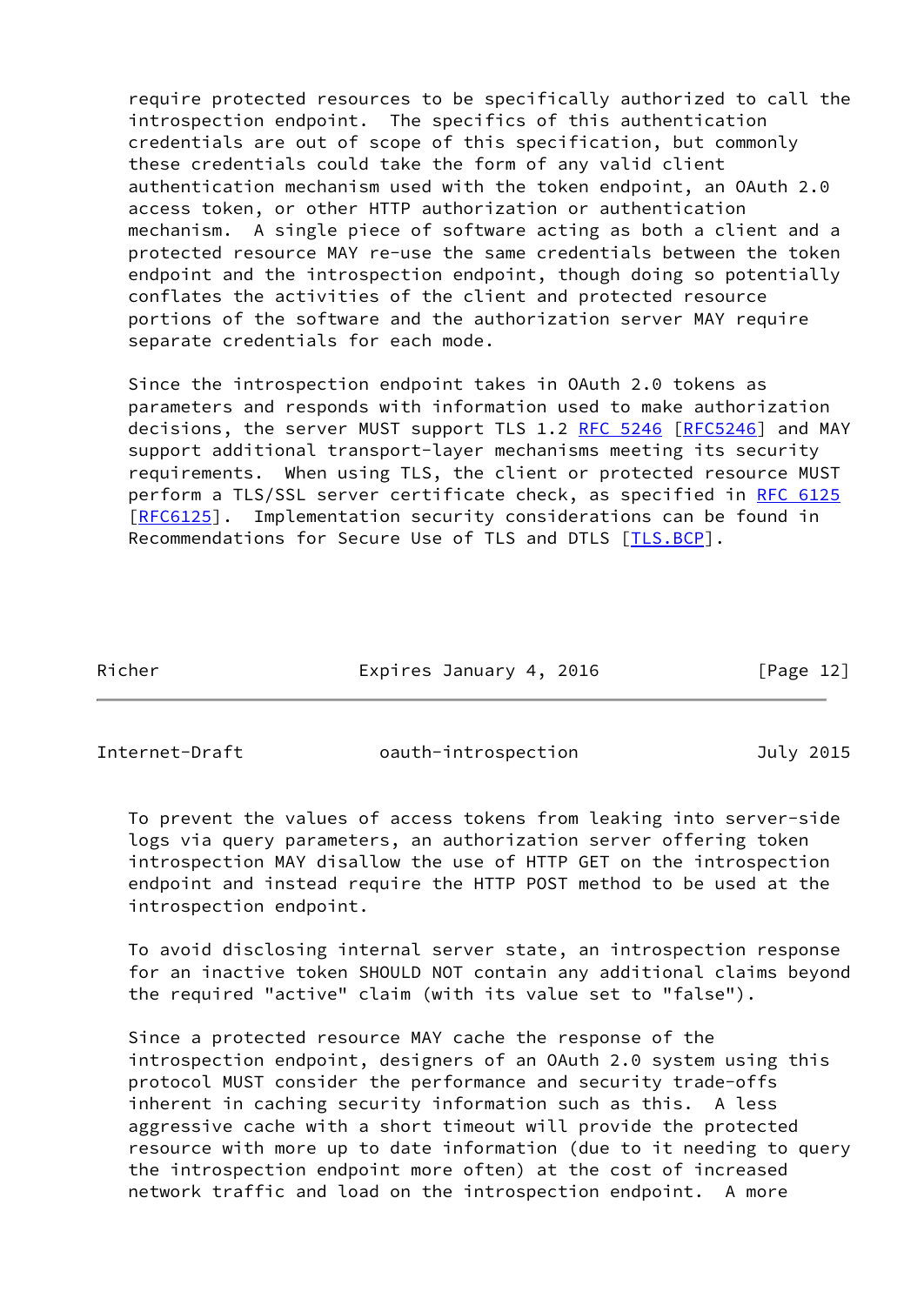aggressive cache with a longer duration will minimize network traffic and load on the introspection endpoint, but at the risk of stale information about the token. For example, the token may be revoked while the protected resource is relying on the value of the cached response to make authorization decisions. This creates a window during which a revoked token could be used at the protected resource. Consequently, an acceptable cache validity duration needs to be carefully considered given the concerns and sensitivities of the protected resource being accessed and the likelihood of a token being revoked or invalidated in the interim period. Highly sensitive environments can opt to disable caching entirely on the protected resource to eliminate the risk of stale cached information entirely, again at the cost of increased network traffic and server load. If the response contains the "exp" parameter (expiration), the response MUST NOT be cached beyond the time indicated therein.

 An authorization server offering token introspection must be able to understand the token values being presented to it during this call. The exact means by which this happens is an implementation detail and outside the scope of this specification. For unstructured tokens, this could take the form of a simple server-side database query against a data store containing the context information for the token. For structured tokens, this could take the form of the server parsing the token, validating its signature or other protection mechanisms, and returning the information contained in the token back to the protected resource (allowing the protected resource to be unaware of the token's contents, much like the client). Note that for tokens carrying encrypted information that is needed during the introspection process, the authorization server must be able to decrypt and validate the token to access this information. Also note

Richer **Expires January 4, 2016** [Page 13]

<span id="page-14-1"></span>Internet-Draft oauth-introspection July 2015

 that in cases where the authorization server stores no information about the token and has no means of accessing information about the token by parsing the token itself, it can not likely offer an introspection service.

<span id="page-14-0"></span>[5](#page-14-0). Privacy Considerations

 The introspection response may contain privacy-sensitive information such as user identifiers for resource owners. When this is the case, measures MUST be taken to prevent disclosure of this information to unintended parties. One method is to transmit user identifiers as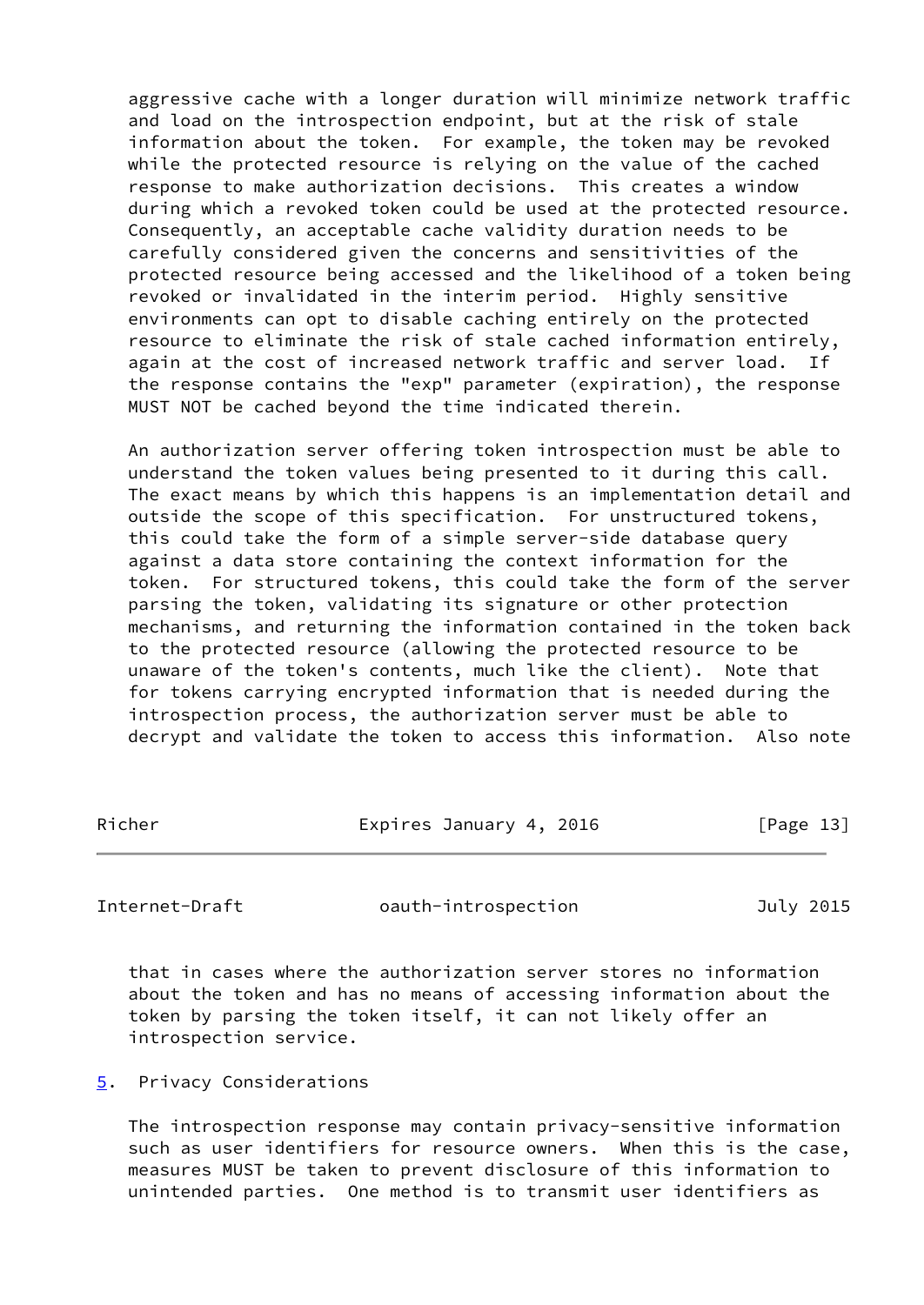opaque service-specific strings, potentially returning different identifiers to each protected resource.

 If the protected resource sends additional information about the client's request to the authorization server (such as the client's IP address) using an extension of this specification, such information could have additional privacy considerations that the extension should detail. However, the nature and implications of such extensions are outside the scope of this specification.

 Omitting privacy-sensitive information from an introspection response is the simplest way of minimizing privacy issues.

<span id="page-15-0"></span>[6](#page-15-0). Acknowledgements

 Thanks to the OAuth Working Group and the User Managed Access Working Group for feedback and review of this document, and to the various implementors of both the client and server components of this specification. In particular, the author would like to thank Amanda Anganes, John Bradley, Thomas Broyer, Brian Campbell, George Fletcher, Paul Freemantle, Thomas Hardjono, Eve Maler, Josh Mandel, Steve Moore, Mike Schwartz, Prabath Siriwardena, Sarah Squire, and Hannes Tschofennig.

<span id="page-15-1"></span>[7](#page-15-1). References

<span id="page-15-2"></span>[7.1](#page-15-2). Normative References

- [RFC2119] Bradner, S., "Key words for use in RFCs to Indicate Requirement Levels", [BCP 14](https://datatracker.ietf.org/doc/pdf/bcp14), [RFC 2119](https://datatracker.ietf.org/doc/pdf/rfc2119), March 1997.
- [RFC5226] Narten, T. and H. Alvestrand, "Guidelines for Writing an IANA Considerations Section in RFCs", [BCP 26](https://datatracker.ietf.org/doc/pdf/bcp26), [RFC 5226](https://datatracker.ietf.org/doc/pdf/rfc5226), May 2008.
- [RFC5246] Dierks, T. and E. Rescorla, "The Transport Layer Security (TLS) Protocol Version 1.2", [RFC 5246](https://datatracker.ietf.org/doc/pdf/rfc5246), August 2008.

| Richer | Expires January 4, 2016 | [Page 14] |
|--------|-------------------------|-----------|
|        |                         |           |

<span id="page-15-3"></span>

| Internet-Draft<br>oauth-introspection | July 2015 |  |
|---------------------------------------|-----------|--|
|---------------------------------------|-----------|--|

 [RFC6125] Saint-Andre, P. and J. Hodges, "Representation and Verification of Domain-Based Application Service Identity within Internet Public Key Infrastructure Using X.509 (PKIX) Certificates in the Context of Transport Layer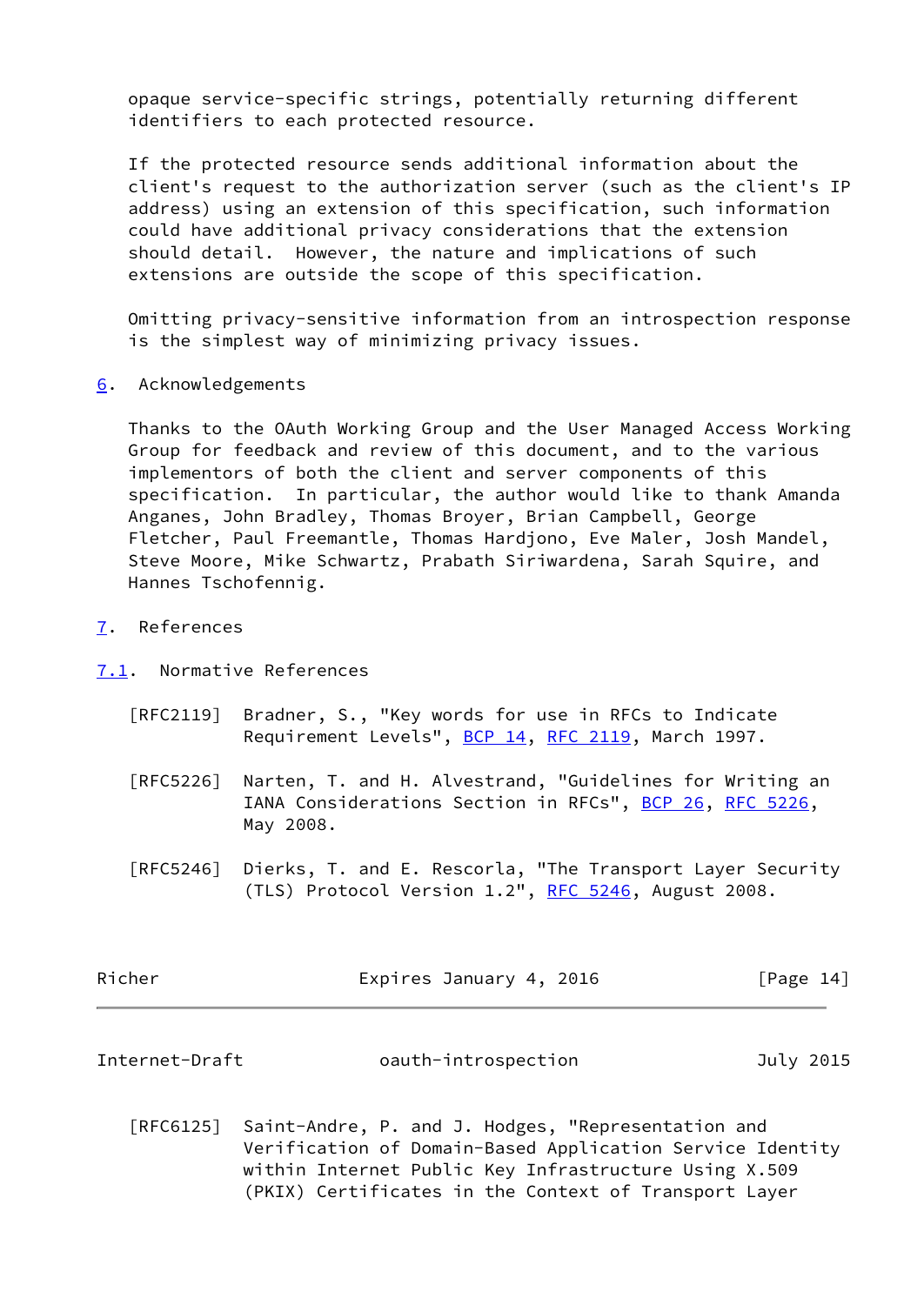Security (TLS)", [RFC 6125,](https://datatracker.ietf.org/doc/pdf/rfc6125) March 2011.

- [RFC6749] Hardt, D., "The OAuth 2.0 Authorization Framework", [RFC](https://datatracker.ietf.org/doc/pdf/rfc6749) [6749,](https://datatracker.ietf.org/doc/pdf/rfc6749) October 2012.
- [RFC6750] Jones, M. and D. Hardt, "The OAuth 2.0 Authorization Framework: Bearer Token Usage", [RFC 6750,](https://datatracker.ietf.org/doc/pdf/rfc6750) October 2012.
- [RFC7009] Lodderstedt, T., Dronia, S., and M. Scurtescu, "OAuth 2.0 Token Revocation", [RFC 7009](https://datatracker.ietf.org/doc/pdf/rfc7009), August 2013.
- [RFC7159] Bray, T., "The JavaScript Object Notation (JSON) Data Interchange Format", [RFC 7159](https://datatracker.ietf.org/doc/pdf/rfc7159), March 2014.
- [RFC7231] Fielding, R. and J. Reschke, "Hypertext Transfer Protocol  $(HTTP/1.1):$  Semantics and Content", RFC  $7231$ , June 2014.
- [RFC7519] Jones, M., Bradley, J., and N. Sakimura, "JSON Web Token (JWT)", [RFC 7519,](https://datatracker.ietf.org/doc/pdf/rfc7519) May 2015.

<span id="page-16-2"></span>[W3C.REC-html5-20141028]

 Hickson, I., Berjon, R., Faulkner, S., Leithead, T., Navara, E., 0'Connor, E., and S. Pfeiffer, "HTML5", World Wide Web Consortium Recommendation REC html5-20141028, October 2014, <[http://www.w3.org/TR/2014/REC-html5-20141028>](http://www.w3.org/TR/2014/REC-html5-20141028).

<span id="page-16-0"></span>[7.2](#page-16-0). Informative References

<span id="page-16-3"></span> [TLS.BCP] Sheffer, Y., Holz, R., and P. Saint-Andre, "Recommendations for Secure Use of TLS and DTLS", November 2014.

<span id="page-16-1"></span>[Appendix A.](#page-16-1) Use with Proof of Posession Tokens

 With bearer tokens such as those defined by OAuth 2.0 Bearer Token Usage [[RFC6750](https://datatracker.ietf.org/doc/pdf/rfc6750)], the protected resource will have in its possession the entire secret portion of the token for submission to the introspection service. However, for proof-of-possession style tokens, the protected resource will have only a token identifier used during the request, along with the cryptographic signature on the request. The protected resource would be able to submit the token identifier to the authorization server's token endpoint to obtain the necessary key information needed to validate the signature on the

Richer **Expires January 4, 2016** [Page 15]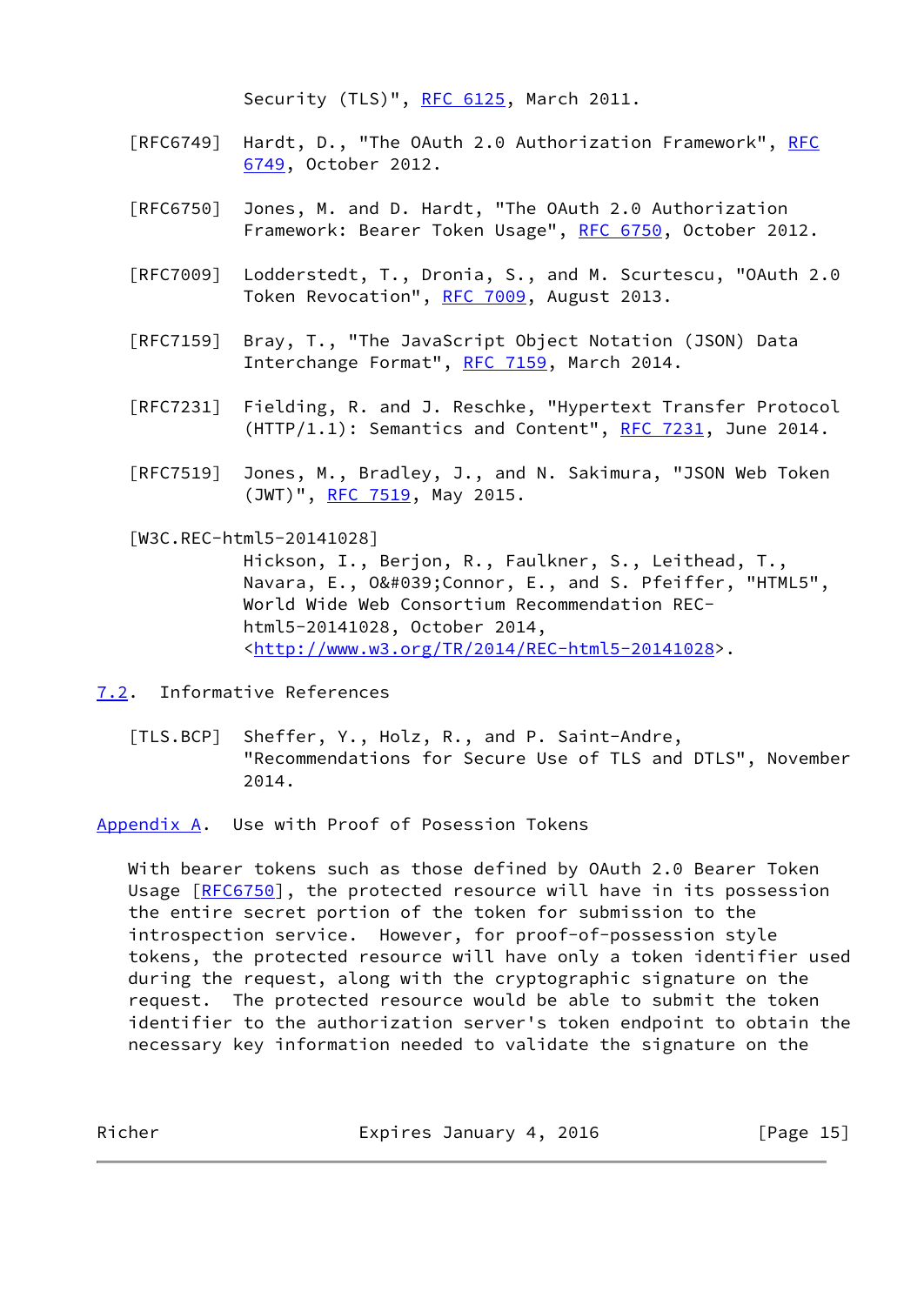<span id="page-17-1"></span> request. The details of this usage are outside the scope of this specification and will be defined in an extension to this specification.

<span id="page-17-0"></span>[Appendix B.](#page-17-0) Document History

[[ To be removed by the RFC Editor. ]]

-11

o Minor wording tweaks from IESG review.

 $-10$ 

- o Added missing 2119 section to terminology.
- o Removed optional HTTP GET at introspection endpoint.
- o Added terminology.
- o Renamed this "a protocol" instead of "web API".
- o Moved JWT to normative reference.
- o Reworded definition of "scope" value.
- o Clarified extensibility of input parameters.
- o Noted that discover is out of scope.
- o Fixed several typos and imprecise references.

-09

 o Updated JOSE, JWT, and OAuth Assertion draft references to final RFC numbers.

-08

- o Added privacy considerations note about extensions.
- o Added acknowledgements (finally).

 $-07$ 

 o Created a separate IANA registry for introspection responses, importing the values from JWT.

-06

- o Clarified relationship between AS and RS in introduction.
- o Used updated TLS text imported from Dyn-Reg drafts.
- o Clarified definition of active state.
- o Added some advice on caching responses.
- o Added security considerations on active state implementation.
- o Changed user\_id to username based on WG feedback.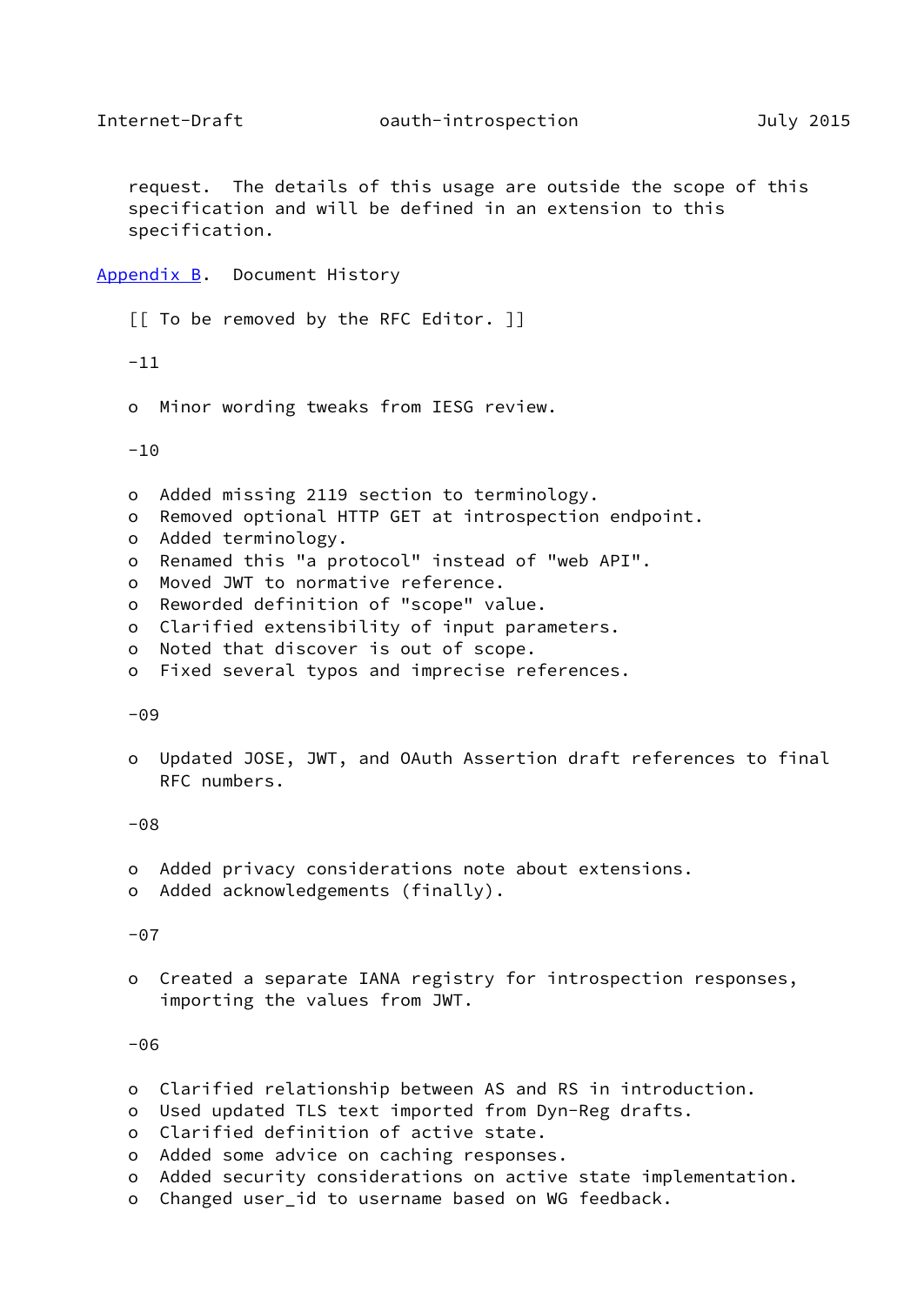<span id="page-18-0"></span>

| Internet-Draft                          |                                                                                                                                                          | oauth-introspection                                                                                                                                               | July 2015 |
|-----------------------------------------|----------------------------------------------------------------------------------------------------------------------------------------------------------|-------------------------------------------------------------------------------------------------------------------------------------------------------------------|-----------|
| $-05$                                   |                                                                                                                                                          |                                                                                                                                                                   |           |
| O<br>o<br>$\circ$                       | Typo fix.<br>Updated author information.                                                                                                                 | Removed extraneous "linewrap" note from examples.                                                                                                                 |           |
|                                         | $-04$                                                                                                                                                    |                                                                                                                                                                   |           |
| o<br>$\circ$                            | Removed "resource_id" from request.<br>Added examples.                                                                                                   |                                                                                                                                                                   |           |
|                                         | $- 03$                                                                                                                                                   |                                                                                                                                                                   |           |
| O<br>$\circ$                            | Updated HTML and HTTP references.                                                                                                                        | Call for registration of parameters in the JWT registry.                                                                                                          |           |
|                                         | $- 02$                                                                                                                                                   |                                                                                                                                                                   |           |
| O<br>$\circ$<br>o<br>$\circ$<br>$\circ$ | Removed SAML pointer.<br>format.<br>Added extended example.                                                                                              | Clarified what an "active" token could be.<br>Explicitly declare introspection request as x-www-form-urlencoded<br>Made protected resource authentication a MUST. |           |
|                                         | $- 01$                                                                                                                                                   |                                                                                                                                                                   |           |
| o<br>$\circ$<br>$\circ$<br>o            | Fixed casing and consistent term usage.<br>Incorporated working group comments.<br>the token if they're to introspect it.<br>Various editorial cleanups. | Clarified that authorization servers need to be able to understand                                                                                                |           |
|                                         | $- 00$                                                                                                                                                   |                                                                                                                                                                   |           |
| O                                       |                                                                                                                                                          | Created initial IETF drafted based on draft-richer-oauth-<br>introspection-06 with no normative changes.                                                          |           |

Author's Address